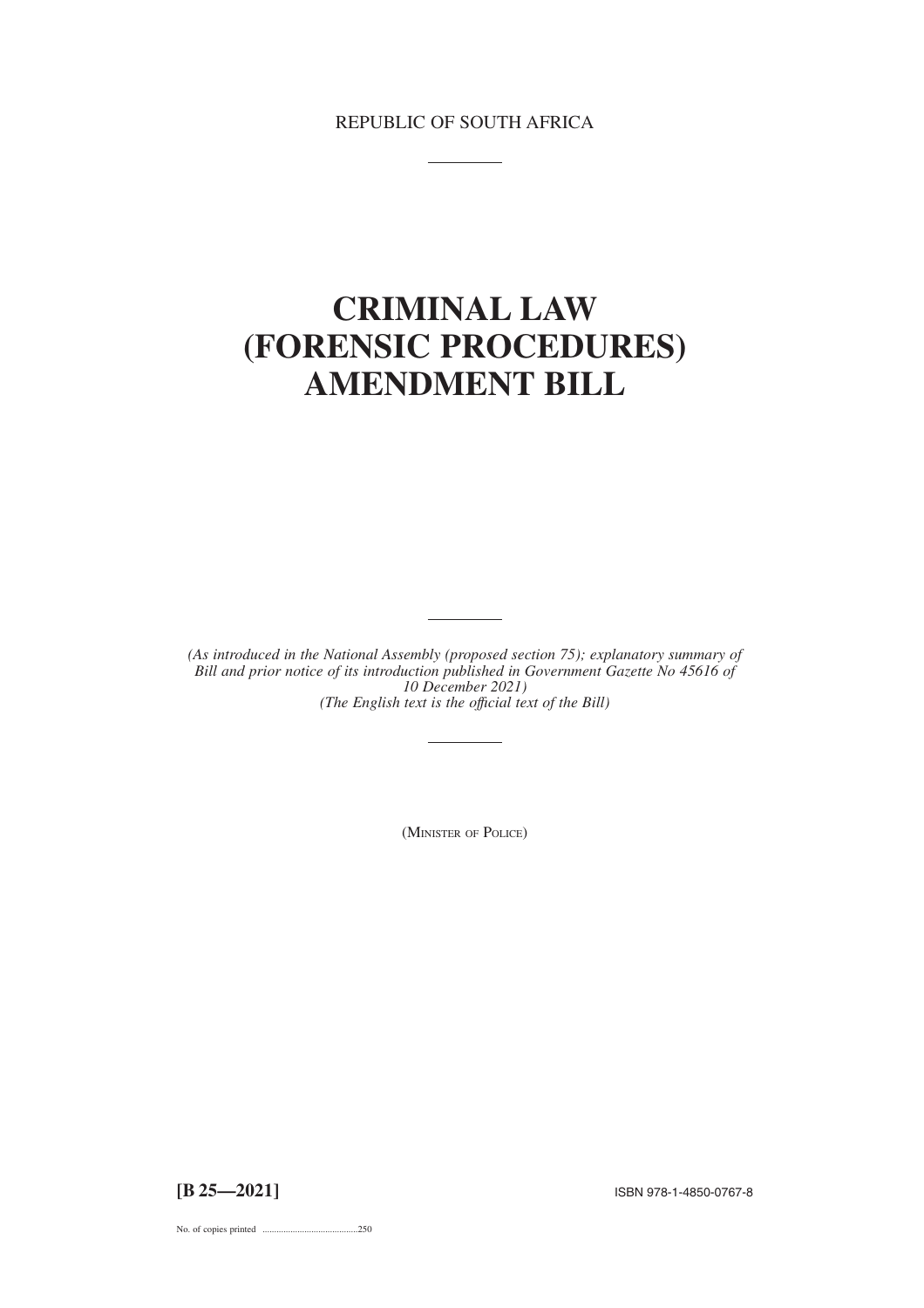# **GENERAL EXPLANATORY NOTE:**

Words underlined with a solid line indicate insertions in existing enactments.

# **BILL**

**To make provision for the full implementation of certain transitional arrangements contained in the Criminal Law (Forensic Procedures) Amendment Act, 2013; to provide for the enforcement of the obligation to submit to the taking of a buccal sample; and to provide for matters connected therewith.**

**BE IT ENACTED** by the Parliament of the Republic of South Africa, as follows:-

# **Definitions**

**1.** In this Act any word or expression to which a meaning has been assigned in the Criminal Law (Forensic Procedures) Amendment Act, 2013 (Act No. 37 of 2013), bears the meaning so assigned thereto. 5

### **Amendment of section 7 of Act 37 of 2013**

**2.** Section 7 of the Criminal Law (Forensic Procedures) Amendment Act, 2013, is hereby amended—

*(a)* by the substitution for subsection (7) of the following subsection:

10

''(7) *(a)* The National Commissioner of the South African Police Service must, with the assistance of the National Commissioner of Correctional Services, ensure that a buccal sample is taken from any person serving a sentence of imprisonment in respect of any offence listed in Schedule 8 to the Criminal Procedure Act, 1977 (Act No. 51 of 1977)— 15

- (i) before the release of the person, if the buccal sample had not already been taken upon his or her arrest; or
- (ii) who is released before his or her sentence is completed either on parole or under correctional supervision by a court. 20

*(b)* The National Commissioner of Correctional Services, or his or her delegate, must submit a report to the National Commissioner of the South African Police Service—

- (i) on the prescribed information of persons contemplated in paragraph *(a)*, at least three months prior to the planned release date of such persons; and 25
- (ii) on the implementation of paragraph *(a)*, on a quarterly basis.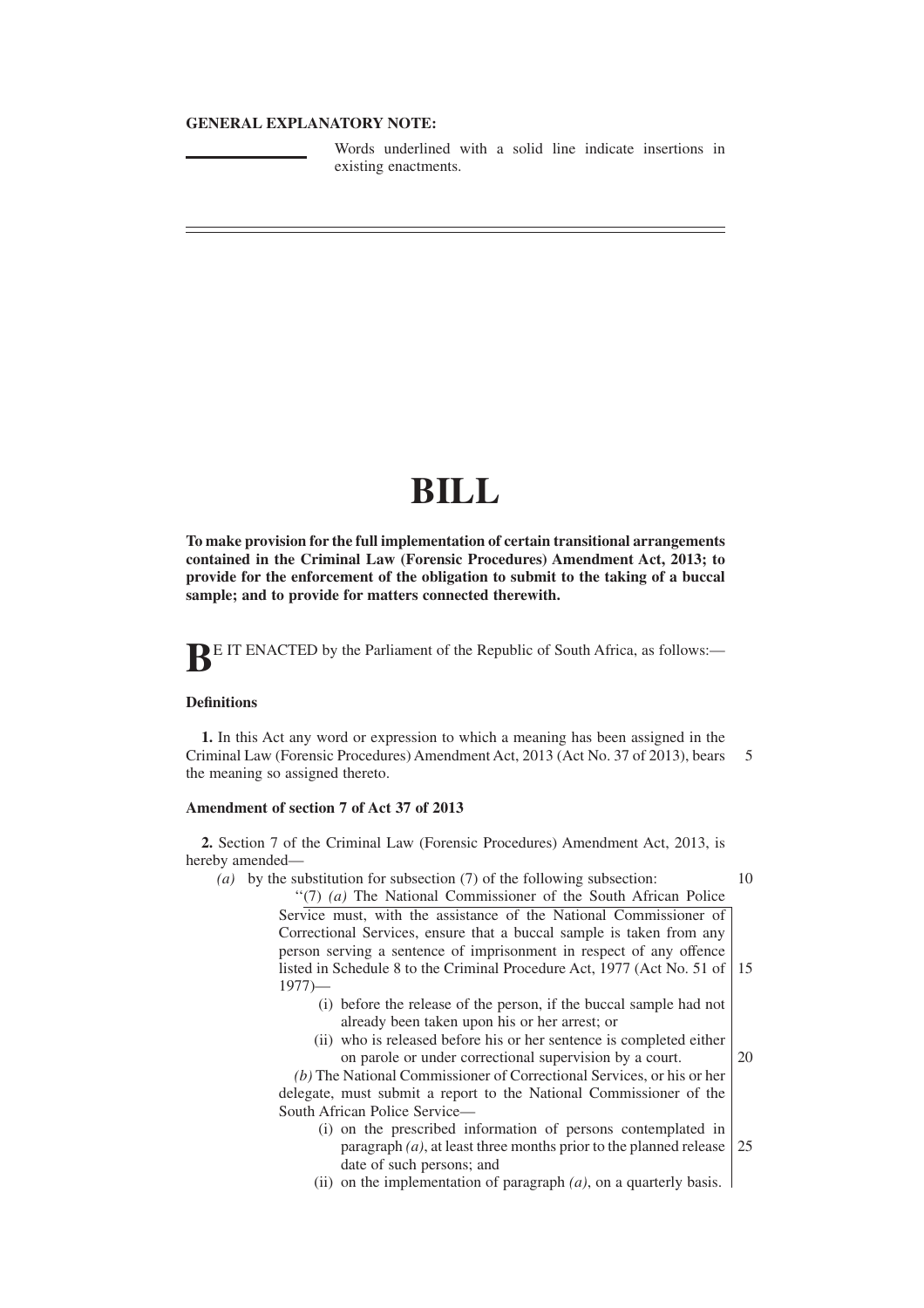*(c)* The National Commissioner of the South African Police Service must on a quarterly basis submit a written report to the Minister on the progress made regarding the taking of buccal samples from persons contemplated in paragraph *(a)*.''; and

5

15

20

25

*(b)* by the insertion after subsection  $\overline{(7)}$  of the following subsections:

''(7A) If a person contemplated in subsection (7) does not consent to the taking of a buccal sample under this section—

- *(a)* the National Commissioner of the South African Police Service, or his or her delegate, must apply *ex parte* to a judge or a magistrate for a warrant authorising the taking of the buccal sample, which application must be supported by information supplied under oath or solemn declaration, establishing the facts on which the application is based; and 10
- *(b)* a judge or magistrate may issue the warrant referred to in paragraph *(a)* if satisfied that—
	- (i) the person to whom it relates is a person serving a sentence of imprisonment as contemplated in subsection (7)*(a)*; and
	- (ii) the provisions of section  $15J(2)$ , (3), (4) or (5) of the South African Police Service Act 1995 (Act No. 68 of 1995), relating to the removal of a forensic DNA profile, do not apply.

(7B) Despite the provisions of section 32(1)*(c)* of the Correctional Services Act, 1998 (Act No. 111 of 1998), an authorised person assisted by correctional officials may use minimum force against a person who refuses to submit to the taking of a buccal sample under authority of a warrant contemplated in subsection (7A).

(7C) The National Commissioner of the South African Police Service, in consultation with the National Commissioner of Correctional Services, must issue and publish in the *Gazette* national instructions regarding the use of minimum force contemplated in subsection (7B).

(7D) The provisions of section 32(5) and (6) of the Correctional Services Act, 1998, apply with the necessary changes to the use of force in terms of subsection 7(B).''. 30

#### **Short title and commencement**

**3.** This Act is called the Criminal Law (Forensic Procedures) Amendment Act, 2021, and comes into operation on a date determined by the President by proclamation in the 35*Gazette*.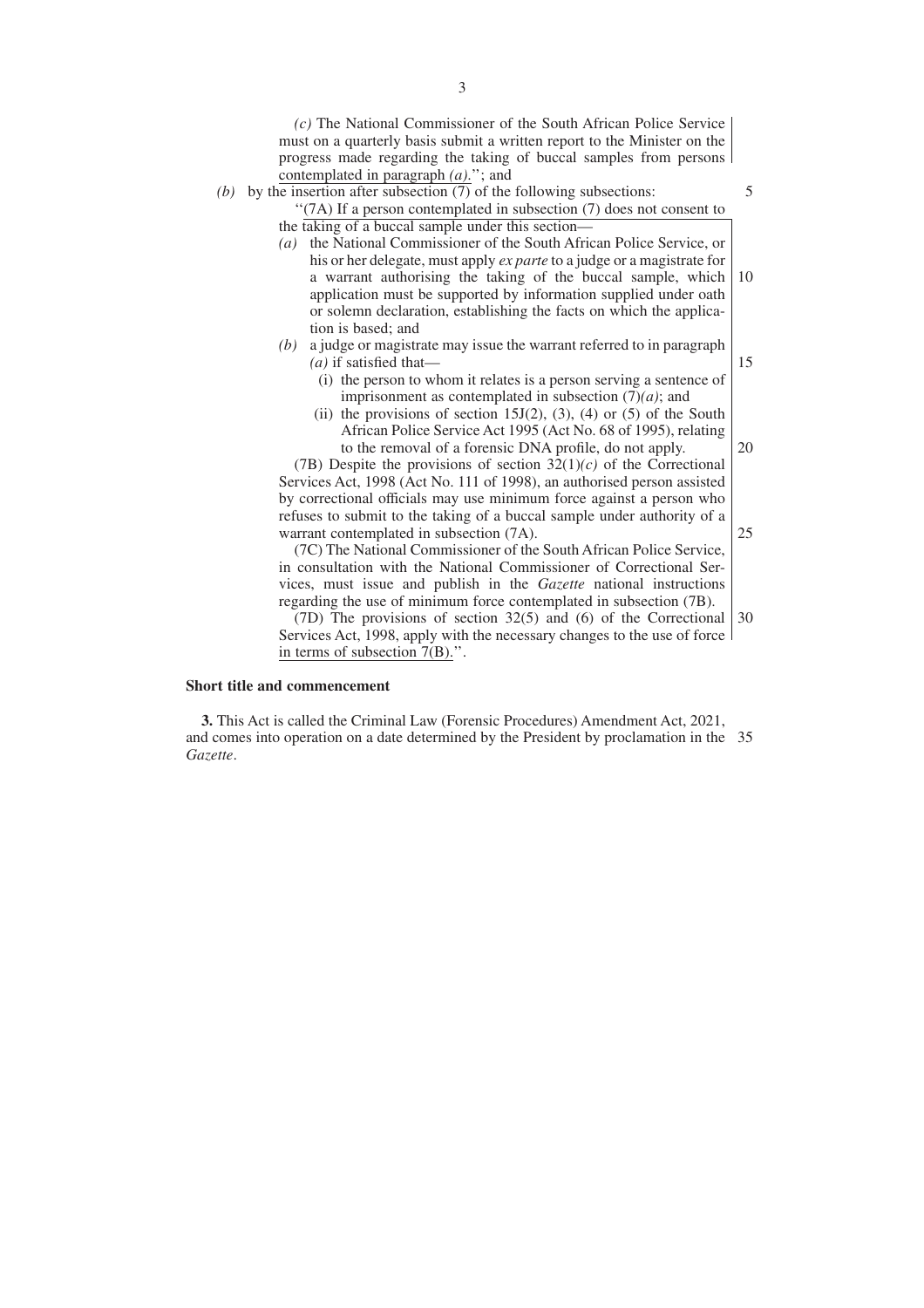# **MEMORANDUM ON THE OBJECTS OF THE CRIMINAL LAW (FORENSIC PROCEDURES) AMENDMENT BILL, 2021**

# **1. BACKGROUND OF THE BILL**

- 1.1 The Criminal Law (Forensic Procedures) Amendment Bill, 2021 (''the Bill''), provides for the insertion of a new provision in respect of the transitional arrangements contained in the Criminal Law (Forensic Procedures) Amendment Act, 2013 (Act No. 37 of 2013) (''the Act''), to ensure its full implementation. Section 7(7) of the Act provides for the taking of buccal samples (a sample of a person's saliva taken from a person's mouth) from any person convicted of a crime listed in Schedule 8 to the Criminal Procedure Act, 1977 (Act No. 51 of 1977), prior to 31 January 2015 (the date of commencement of the Act).
- 1.2 The Act commenced on 31 January 2015 and the period of transition within which the buccal samples ought to have been taken from all convicted Schedule 8 offenders expired on 31 January 2017.
- 1.3 The new provision for taking of buccal samples from all convicted Schedule 8 offenders is aimed at achieving the full implementation of the requirement in the Act of taking buccal samples from all persons who were convicted of Schedule 8 offences.

### **2. OBJECTS OF THE BILL**

- 2.1 The Bill seeks to make a new provision in respect of the full implementation of the transitional arrangements contained in the Act. It also provides for the enforcement of the obligation to submit to the taking of a buccal sample, as well as the reporting obligation in respect thereof.
- 2.2 The primary objective of the Bill is to contribute towards the population of the forensic DNA database which is provided for in the Act, and which is maintained by the South African Police Service, for the purpose of conducting forensic investigations in respect of unresolved crimes. The collection of DNA evidence from persons serving a sentence of imprisonment in respect of any offence listed in Schedule 8 to the Criminal Procedure Act, 1977 (Act No. 51 of 1977) (convicted Schedule 8 offenders), in the form of buccal samples is crucial to resolving unsolved crimes, especially since such offenders are usually repeat offenders. Furthermore, the successful prosecution and conviction of repeat offenders are essential in reducing high crime rates and protecting members of society, mostly women and children, who are vulnerable to being victims of crimes perpetrated by such offenders.

#### **3. SUMMARY OF THE BILL**

- 3.1 The proposed paragraph *(a)* of section 7(7) in clause 2*(a)* provides for the taking of buccal samples from convicted Schedule 8 offenders before their release, if buccal samples were not taken upon arrest, or who are released before their sentence is completed either on parole or under correctional supervision by a court. There is no timeframe set for the taking of buccal samples from convicted Schedule 8 offenders.
- 3.2 The proposed paragraph *(b)* of section 7(7) in clause 2*(a)* requires the National Commissioner of Correctional Services or his or her delegate to submit a report to the National Commissioner of the South African Police Service, on the prescribed information of convicted Schedule 8 offenders at least three months prior to the planned release date of such persons, and on the implementation of the requirement for taking of buccal samples from convicted Schedule 8 offenders on a quarterly basis.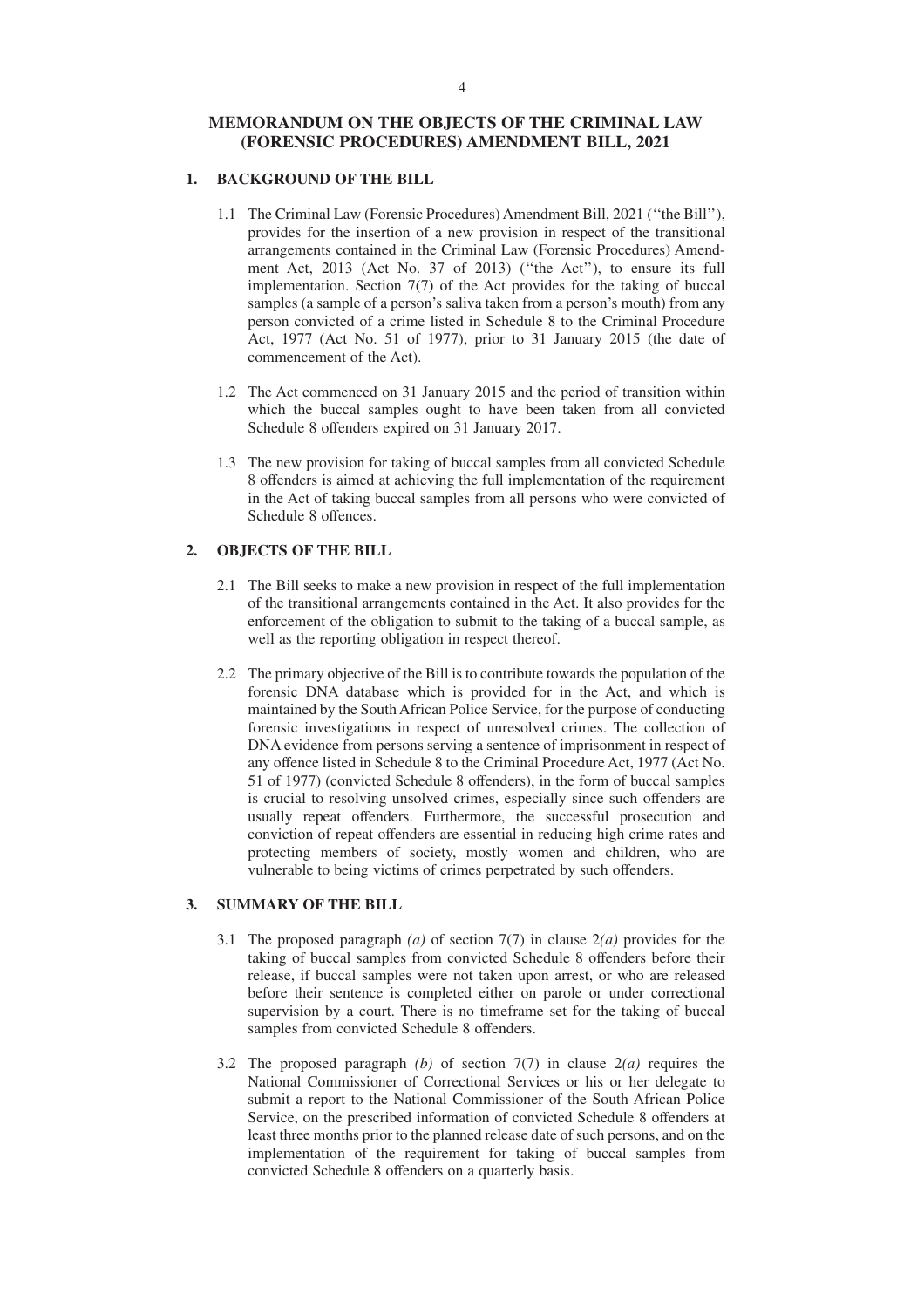- 3.3 The proposed paragraph *(c)* of section 7(7) in clause 2*(a)* requires the National Commissioner of the South African Police on a quarterly basis to submit a written report to the Minister on the progress made regarding the taking of buccal samples from convicted Schedule 8 offenders. This is in order to ensure that buccal samples are taken from convicted Schedule 8 offenders, and there is no delay simply because there is no timeframe for taking of these samples.
- 3.4 The proposed new section 7(7A) in clause 2*(b)* provides for the lodging of an application by the National Commissioner of the South African Police Service to a judge or a magistrate for a warrant to compel a convicted Schedule 8 offender who refuses to submit to the taking of his or her buccal sample to submit thereto. This is in order to address the challenge of some convicted Schedule 8 offenders refusing to submit to the taking of their buccal samples.
- 3.5 The Bill provides for the enforcement of an obligation for taking of buccal samples through the proposed new section 7(7B), in clause 2*(b)*, which provides that an authorised person assisted by correctional officials may use minimum force against a person who refuses to submit to the taking of a buccal sample despite being compelled by a judicial warrant.
- 3.6 Furthermore, the proposed new section 7(7C) in clause 2*(b)* requires the National Commissioner of the South African Police Service, in consultation with the National Commissioner of Correctional Services, to issue and publish in the *Gazette* National Instructions regarding the use of minimum force contemplated in subsection (7B).
- 3.7 It is important to note that in terms of the proposed new section 7(7D), the provisions of section 32(5) and (6) of the Correctional Services Act, 1998, relating to use of force apply with the necessary changes to the use of force requirement as provided for in the proposed new section 7(7B).

## **4. ORGANISATIONS AND INSTITUTIONS CONSULTED**

- 4.1 The Bill has been drafted in conjunction with officials from the Department of Correctional Services, the Legal Division of the South African Police Service and the Forensic Database Management: Quality Management Division of the South African Police Service.
- 4.2 The Bill was submitted to The Presidency, and The Presidency has issued a final Socio Economic Impact Assessment System (''SEIAS'') report in respect of it.

## **5. FINANCIAL IMPLICATIONS FOR THE STATE**

A costing model has been conducted, and it is estimated that the total cost for the implementation of the new Act would be R78 480 000,00. It is envisaged that the funding for the implementation of the new Act shall be covered from monies appropriated to the South African Police Service by Parliament.

#### **6. CONSTITUTIONAL IMPLICATIONS**

The Bill shall ensure the effective maintenance of a comprehensive forensic DNA database, in order to enhance the forensic investigative powers and capacity of the South African Police Service. This is expected to have a positive impact on the reduction of high crime rates, and shall contribute to the protection of a person's constitutional right to freedom and security of a person.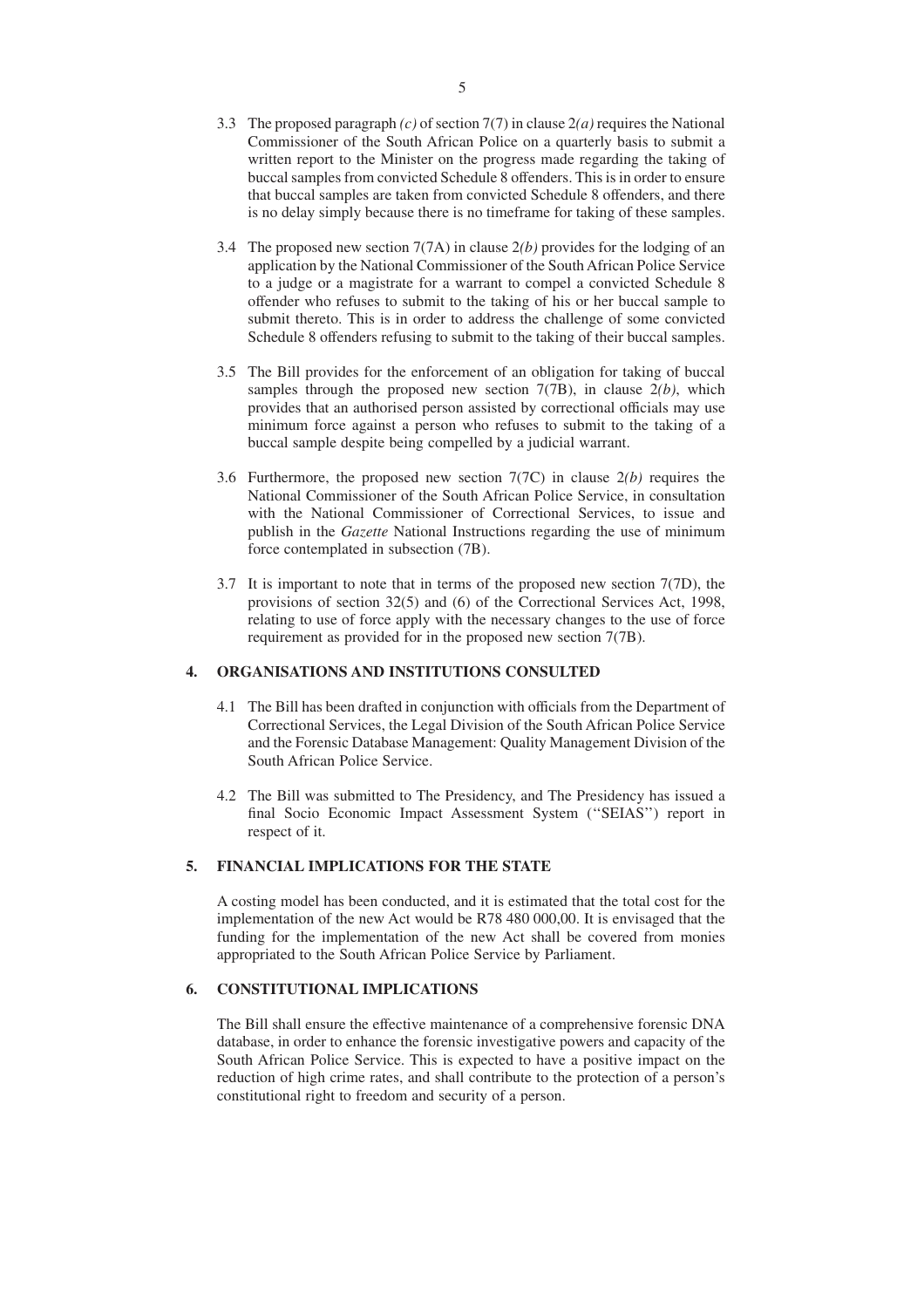### **7. PARLIAMENTARY PROCEDURE**

- 7.1 The State Law Advisers are of the opinion that the Bill must be dealt with in accordance with the procedure prescribed by section 75 of the Constitution of Republic of South Africa, 1996, since it contains no provision to which the procedure set out in sections 74 or 76 of the Constitution applies.
- 7.2 The State Law Advisers are of the opinion that it is not necessary to refer this Bill to the National House of Traditional and Khoi-San Leaders in terms of section 39(1)*(a)* of the Traditional and Khoi-San Leadership Act, 2019 (Act No. 3 of 2019), since it does not directly affect traditional or Khoi-San communities or pertain to customary law or customs of traditional or Khoi-San communities and does not pertain to any matter referred to in section 154(2) of the Constitution.